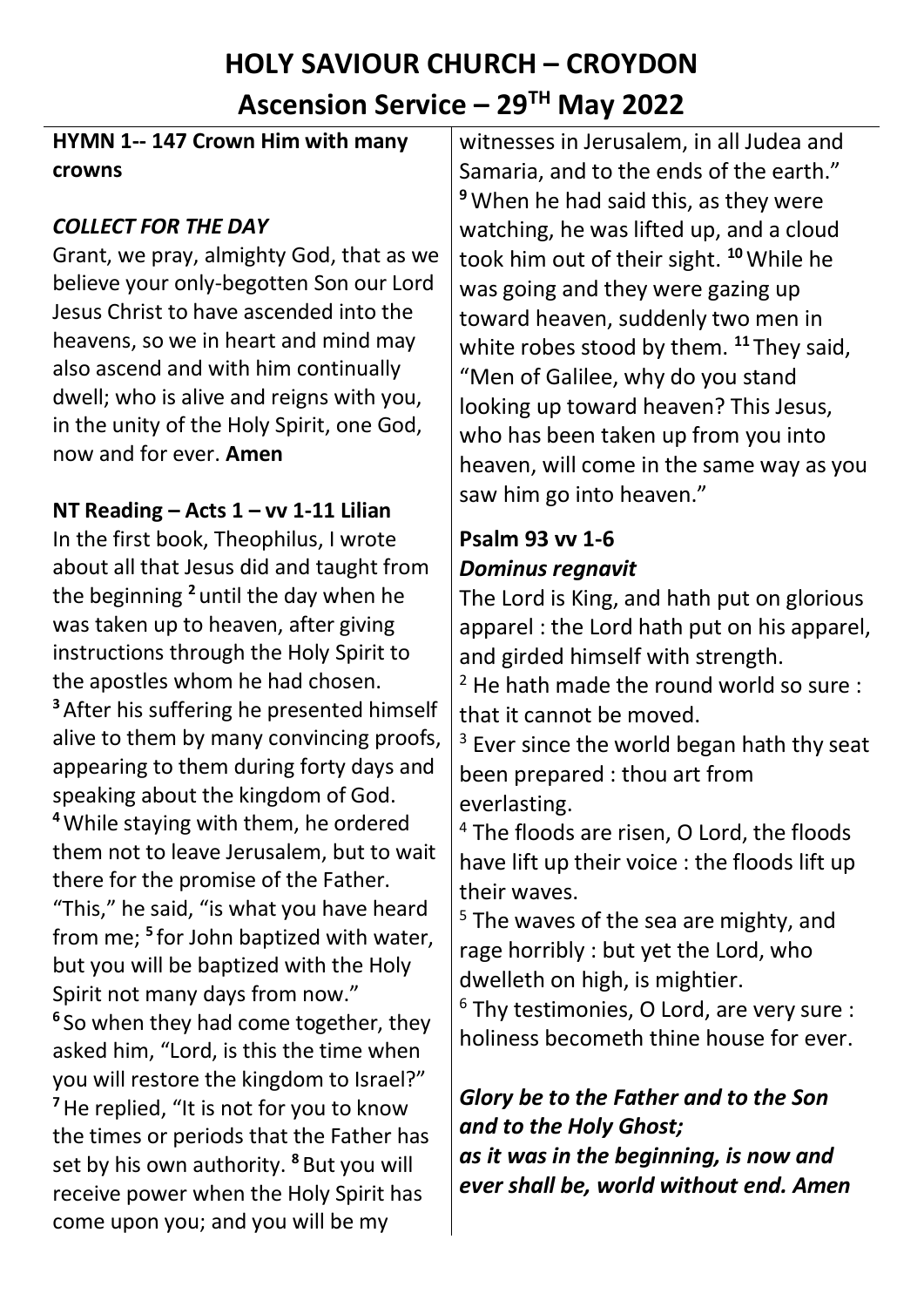# **NT Reading – Ephesians 1: 15-end Murnell**

 $15$  I have heard of your faith in the Lord Jesus and your love toward all the saints, and for this reason  $16$  I do not cease to give thanks for you as I remember you in my prayers,  $17$  that the God of our Lord Jesus Christ, the Father of glory, may give you a spirit of wisdom and revelation as you come to know him,  $^{18}$  so that, with the eyes of your heart enlightened, you may perceive what is the hope to which he has called you, what are the riches of his glorious inheritance among the saints,  $19$  and what is the immeasurable greatness of his power for us who believe, according to the working of his great power. <sup>20</sup> God put this power to work in Christ when he raised him from the dead and seated him at his right hand in the heavenly places, <sup>21</sup> far above all rule and authority and power and dominion and above every name that is named, not only in this age but also in the age to come. <sup>22</sup> And he has put all things under his feet and has made him the head over all things for the church, <sup>23</sup> which is his body, the fullness of him who fills all in all.

**Hymn 2 – 87- Hail the day that sees Him rise**

#### **Gospel– Luke 24 - vv 44-53**

**<sup>44</sup>** Then he said to them, "These are my words that I spoke to you while I was still with you—that everything written about me in the Law of Moses, the prophets, and the psalms must be fulfilled." **<sup>45</sup>** Then he opened their minds to understand the scriptures, **<sup>46</sup>** and he said to them, "Thus it is written, that the Messiah is to suffer and to rise from the dead on the third day, **<sup>47</sup>** and that repentance and forgiveness of sins is to be proclaimed in his name to all nations, beginning from Jerusalem. **<sup>48</sup>** You are witnesses of these things. **<sup>49</sup>**And see, I am sending upon you what my Father promised; so stay here in the city until you have been clothed with power from on high."

**<sup>50</sup>** Then he led them out as far as Bethany, and, lifting up his hands, he blessed them. **<sup>51</sup>**While he was blessing them, he withdrew from them and was carried up into heaven. **<sup>52</sup>**And they worshiped him, and returned to Jerusalem with great joy; **<sup>53</sup>** and they were continually in the temple blessing God.

#### *Sermon - James*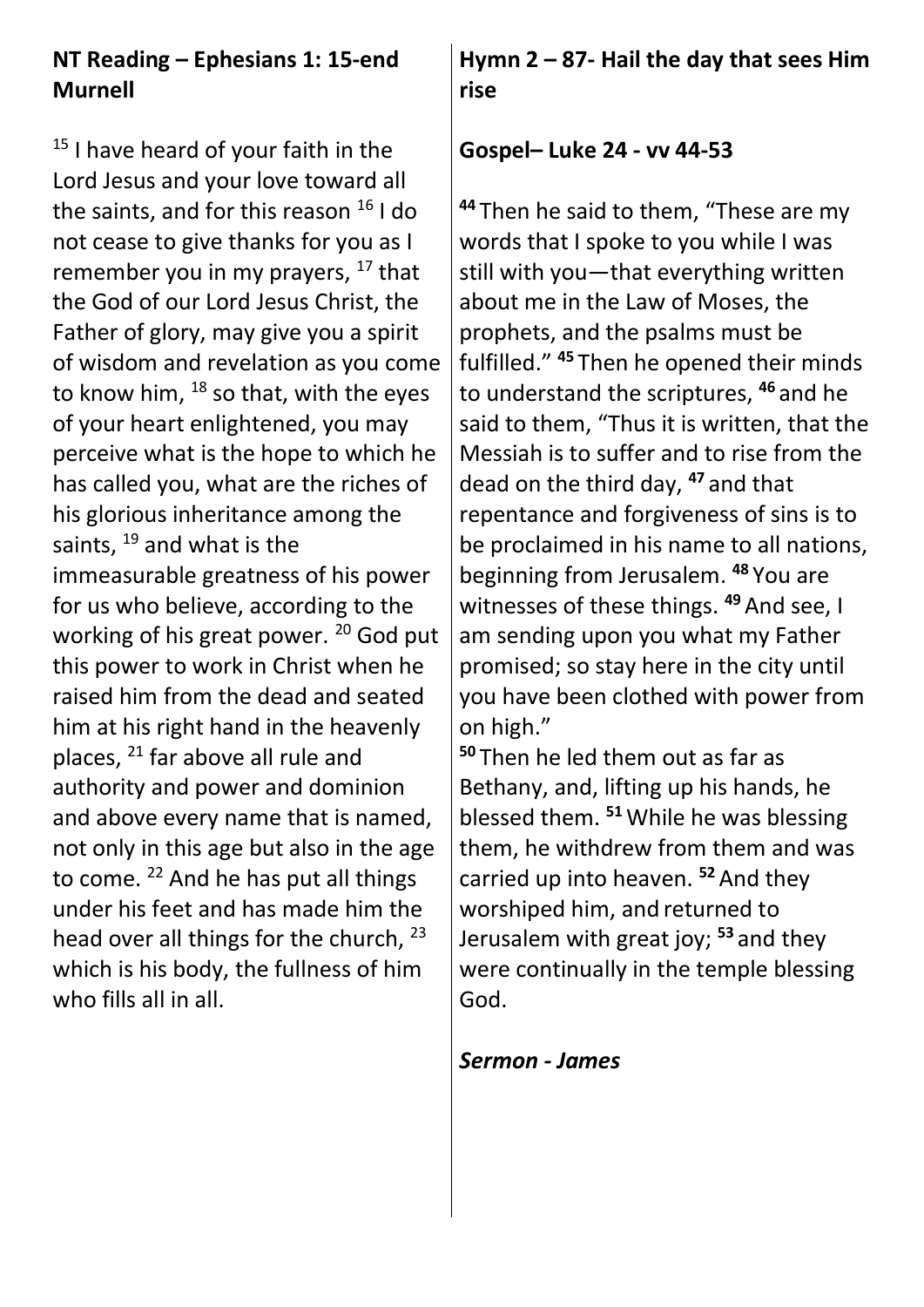# *Prayers of Intercession – Marie*

#### *We Pray Especially This Week:*

- *- For those affected by storms*
- *- For those in Ukraine*
- *- For children struggling with exams*

# *We Pray for those Unwell in Body, Mind or Spirit*

*Barbara G, Margaret L, Janine H, Janet & John J, Stephen Mc, Geraldine, Sandra, Kat's sister Christine, Jean, Sarah's mother Fedora, Veronica F's friend, Matt, Tabitha's aunt, Brenda, Stephanie, Cyril & Janet, Minnie, Alexander, Cousin Zen, all at 44 Kimberley Road & Christopher, Miriam, Denise M, Ernestine, Simon &Samantha, Girish, Ethel, Pat & Enid, Bridget, Ron, Avril and all those we know and love* 

 *We pray for the souls of Jenny Prentice and Margaret Shipman, +May light perpetual shine upon them,* 

# *May they rest in peace and rise in glory*

*We pray for those who are mourning*

#### *We Give Thanks and Praise:*

- *- For our families*
- *- For our volunteers*
- *- For our churchwardens and PCC*

#### **Offertory Hymn – 141 – The head that once was crowned**

*Communion Hymns*

**HHS 68– Seek ye first**

## *POST COMMUNION PRAYER*

God our Father, you have raised our humanity in Christ and have fed us with the bread of heaven: mercifully grant that, nourished with such spiritual blessings, we may set our hearts in the heavenly places; through Jesus Christ our Lord. **Amen**

# **HHS 63 – Make me a channel of your peace**

## **A Prayer during Interregnum**

*Heavenly Father, During our Interregnum period We call on you for guidance, vision and renewed hope. As we seek a new incumbent oh Lord, We ask for someone who will be filled with Godly love Faithful in prayer and be prepared to serve you with joy. May the work that they do impact positively on Holy Saviour and the wider community. As we pray and wait faithfully, help us to remember that the plans you have for us are not filled with harm, but give us that reassurance of a future filled with hope. Thank you oh Lord for continuing on this journey with us.*

#### **AMEN**

**Final Hymn – 140 – All hail the power of Jesus' name – please omit starred verses**